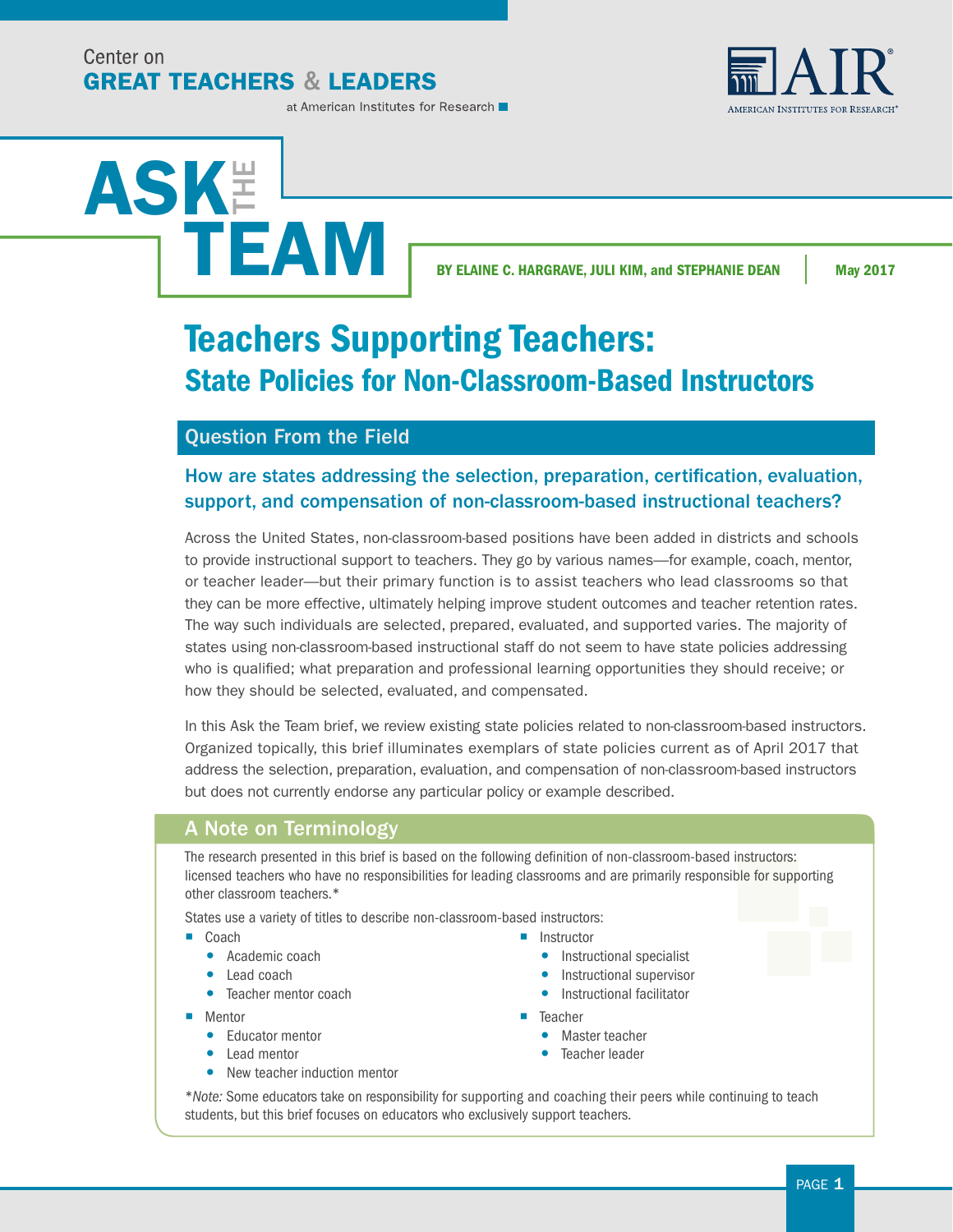## How We Identified State Policies on Non-Classroom-Based Instructors

To identify statewide policies regarding the selection, preparation, certification, evaluation, support, and compensation of non-classroom-based instructors, we used the following steps to conduct a scan of all 50 states and the District of Columbia:

- 1. We conducted a general Internet scan for resources, reports, and webpages related to non-classroom-based instructional staff.
- 2. We individually searched for the following key terms combined with the state name for each of the 50 states and the District of Columbia:
	- Coach
	- Mentor
	- Instructional
	- New teacher
	- Master teacher
- 3. We searched state education agency (SEA) websites for each of the 50 states and the District of Columbia for the key terms listed in Step 2.
- 4. Finally, we scanned education statutes regarding teachers for each of the 50 states and the District of Columbia to identify any provisions related to instructional coaches, mentors, and new teacher induction.

Disclaimer: We include our primary findings in this brief; although we have attempted to review all states, this may not be an exhaustive list.

## Key Categories of Non-Classroom-Based Instructors

Our scan of state policies revealed two main types of non-classroom-based instructors for which states have prescribed guidelines regarding selection, preparation, certification, evaluation, support, or compensation. Generally, these non-classroom-based roles exist as part of a statewide program.

Statewide Coaching Programs. These programs vary in scope across states but have two primary objectives:

Provide classroom teachers with strategies to improve their instructional practice.

Provide expertise in specific areas (e.g., literacy coaches and data coaches).

Statewide New Teacher Mentoring Programs. These programs also vary in scope, with some states using experienced current classroom teachers working at the same school as their mentees and others employing designated non-classroom-based mentors. (Note: This brief addresses only the latter.) These programs are intended to do the following:

- **Provide new teachers with support through their early years.**
- Help new teachers develop strategies and practices to perform effectively in the classroom.
- $\blacksquare$  Improve the retention of new teachers.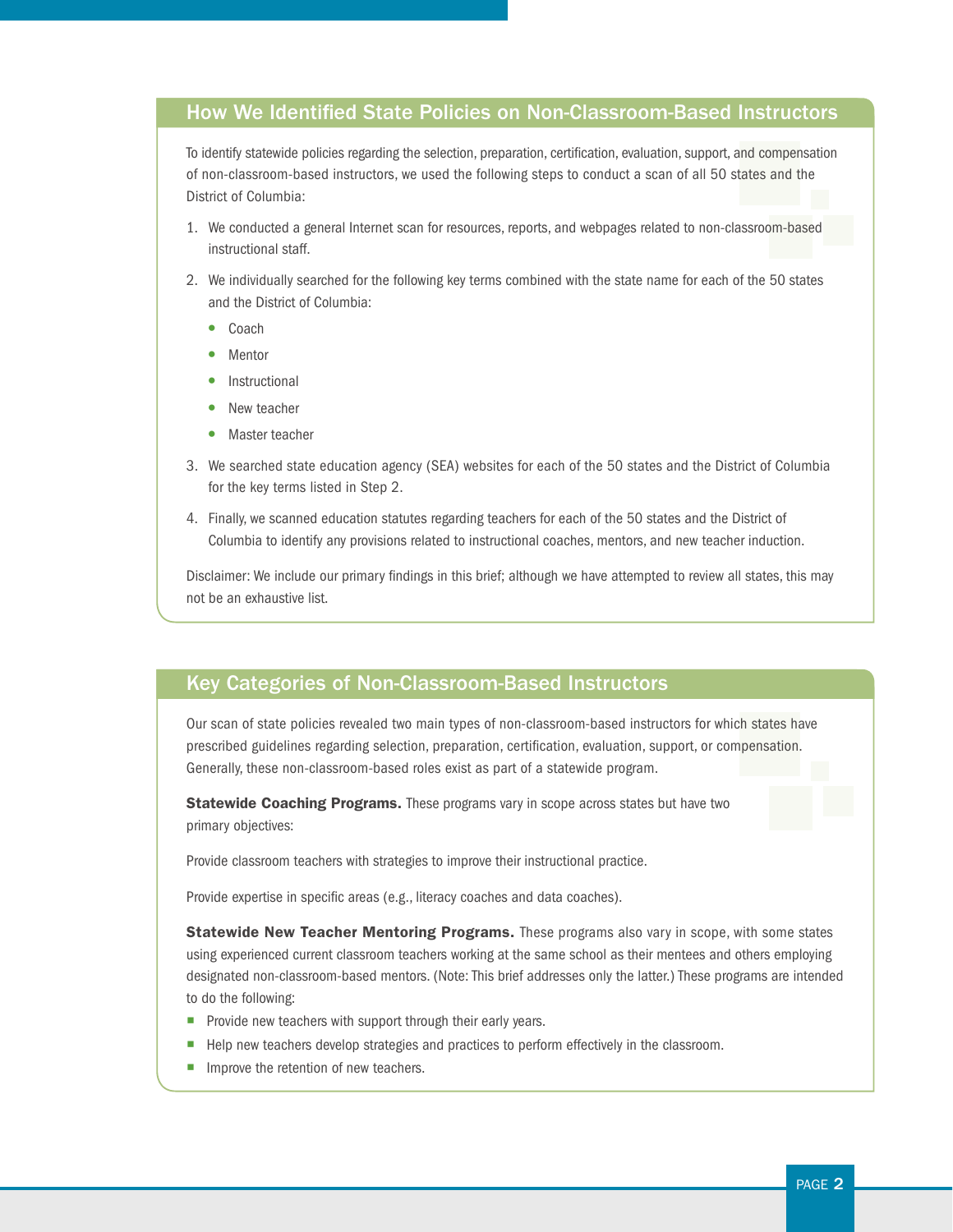# State Policies

The majority of states do not have policies that establish requirements for the selection, preparation, certification, evaluation, support, and compensation of licensed, non-classroom-based instructional staff. Among the 10 states we identified that do have such state policies, these roles are rooted in statute or regulations or are created as part of a state-funded program. State policies vary in scope but focus primarily on eligibility qualifications for non-classroom-based instructors.

## State Spotlight

The lowa [Teacher Leadership and Compensation \(TLC\) System](https://www.educateiowa.gov/sites/files/ed/documents/2013-07-15GuidanceOnTheTLCSystem.pdf) originated in 2013 legislation that formalized the requirements for teacher leader roles intended to reward and retain effective teachers and attract new teachers. The legislation outlines three teacher leader models, including an instructional coach model, for districts to implement and prescribes elements of the selection process, including eligibility qualifications and certification requirements of candidates, training, compensation, and evaluation requirements for each type of teacher leader.

## Iowa Statutory Policy for Instructional Coaches

| <b>Selection</b>      | School boards must appoint a site-based review council comprised of teachers and<br>administrators to accept and review applications for teacher leader positions and make<br>recommendations to the superintendent. SEA policy states that districts must conduct<br>"a rigorous selection process" for leadership roles that includes the use of measures of<br>effectiveness and professional growth. |
|-----------------------|----------------------------------------------------------------------------------------------------------------------------------------------------------------------------------------------------------------------------------------------------------------------------------------------------------------------------------------------------------------------------------------------------------|
| <b>Qualifications</b> | Candidates must have the following:                                                                                                                                                                                                                                                                                                                                                                      |
|                       | A state-issued statement of professional recognition issued under chapter 272<br>п                                                                                                                                                                                                                                                                                                                       |
|                       | <b>OR</b>                                                                                                                                                                                                                                                                                                                                                                                                |
|                       | A valid state license issued under chapter 272 and completion of the teacher mentoring<br>п<br>and induction program                                                                                                                                                                                                                                                                                     |
|                       | Demonstrated competencies* of a career teacher, as reviewed by the district<br>п                                                                                                                                                                                                                                                                                                                         |
|                       | Participation in professional development with demonstration of continuous improvement<br>п                                                                                                                                                                                                                                                                                                              |
|                       | Completion of the beginning teacher mentoring and induction program and completion of<br>■<br>a successful evaluation.                                                                                                                                                                                                                                                                                   |
|                       | Be engaged in full-time instructional coaching.<br>п                                                                                                                                                                                                                                                                                                                                                     |
|                       | The SEA added the following eligibility requirements for all teachers assigned to leadership roles:                                                                                                                                                                                                                                                                                                      |
|                       | Three years of teaching experience<br>п                                                                                                                                                                                                                                                                                                                                                                  |
|                       | A minimum of 1 year of teaching within the district<br>п                                                                                                                                                                                                                                                                                                                                                 |
|                       | *lowa Teaching Standards and Criteria require career teachers to fulfill eight standards,<br>including the following:                                                                                                                                                                                                                                                                                    |
|                       | Engage in professional growth.<br>п                                                                                                                                                                                                                                                                                                                                                                      |
|                       | Demonstrate competence in classroom management.<br>п                                                                                                                                                                                                                                                                                                                                                     |
|                       | Monitor student learning.<br>п                                                                                                                                                                                                                                                                                                                                                                           |
|                       | Deliver differentiated instruction.<br>п                                                                                                                                                                                                                                                                                                                                                                 |
|                       | Demonstrate subject knowledge.<br>п                                                                                                                                                                                                                                                                                                                                                                      |
|                       | Prepare appropriately for delivering instruction.<br>■                                                                                                                                                                                                                                                                                                                                                   |
|                       | Fulfill professional responsibilities established by the district.<br>п                                                                                                                                                                                                                                                                                                                                  |
|                       | Demonstrate ability to enhance the academic performance of students while working<br>ш<br>toward district achievement goals.                                                                                                                                                                                                                                                                             |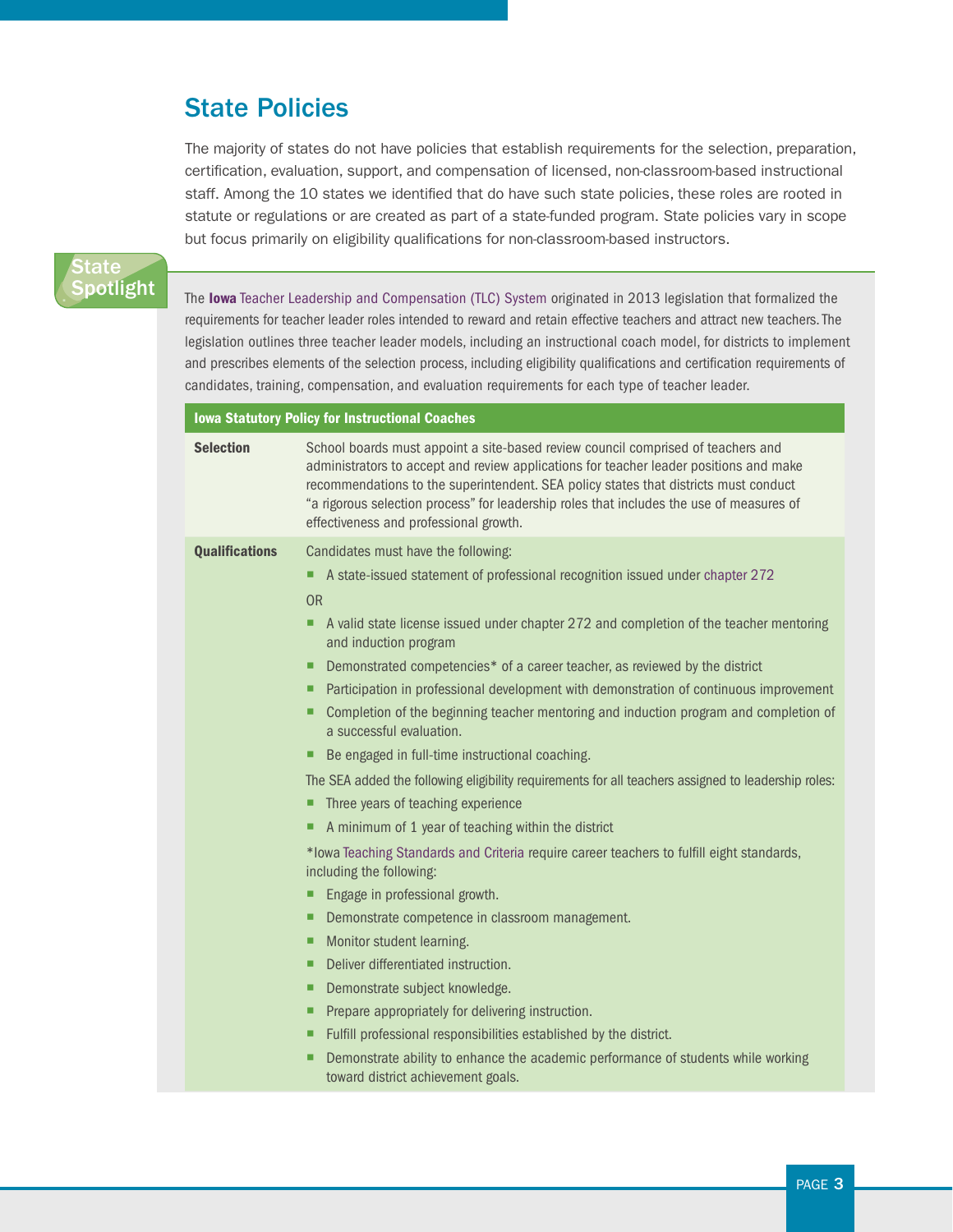| <b>Iowa Statutory Policy for Instructional Coaches</b> |                                                                                                                                                                                                                                                      |
|--------------------------------------------------------|------------------------------------------------------------------------------------------------------------------------------------------------------------------------------------------------------------------------------------------------------|
| <b>Training</b>                                        | Teacher leaders must participate in a professional development system facilitated by<br>teachers and other education experts and aligned with the lowa professional development<br>model adopted by the state board.                                 |
| <b>Evaluation</b>                                      | Teacher leaders must participate in an annual review by the school's or district's administration<br>that includes peer feedback on the teacher leader's performance of duties. (A new teacher<br>evaluation system was piloted in Iowa in 2015-16.) |
| <b>Compensation</b>                                    | Instructional coaches receive a salary supplement of no less than \$5,000 and no more than<br>\$7,000 and a contract term that exceeds a teacher contract by 10 days.                                                                                |

Sources: Iowa Code, Chapter 284. Teacher Performance, Compensation, and Career Development [\(IAC §§ 284-15, 284-16, and 284-17\)](https://www.legis.iowa.gov/docs/code/284.pdf)

## State **Spotlight**

The Maryland [Teacher Induction Program](http://mdk12.msde.maryland.gov/instruction/teacher_induction/index.html) is based on state regulations approved by the State Board of Education in 2010 to establish a mentoring program for new teachers. State regulations prescribe certification requirements for mentors and training and evaluation requirements for mentees. The regulations also provide guidance on program implementation; for example, local districts are responsible for hiring mentors who work with no more than 15 new teacher mentees at a time and may reduce workload for new teachers and mentors, to the extent practical, given fiscal and staffing concerns.

| <b>Maryland Regulatory Policy for New Teacher Mentor Programs</b> |                                                                                                                                                                                                                                                                                                                                                                                                                                                                                                                                                                                                                                                                                                                   |  |
|-------------------------------------------------------------------|-------------------------------------------------------------------------------------------------------------------------------------------------------------------------------------------------------------------------------------------------------------------------------------------------------------------------------------------------------------------------------------------------------------------------------------------------------------------------------------------------------------------------------------------------------------------------------------------------------------------------------------------------------------------------------------------------------------------|--|
| <b>Selection</b>                                                  | School boards must appoint a site-based review council, consisting of teachers and<br>administrators, to accept and review applications for teacher leader positions and make<br>recommendations to the superintendent. SEA policy states that districts must conduct<br>"a rigorous selection process" for leadership roles that includes the use of measures of<br>effectiveness and professional growth.                                                                                                                                                                                                                                                                                                       |  |
| <b>Qualifications</b>                                             | State regulations require that candidates have the following:<br>Hold an advanced professional certificate and be rated as a satisfactory or effective<br>teacher or be a retiree from a local school system who was rated as a satisfactory or<br>effective teacher.<br>Demonstrate knowledge of adult learning theory and peer coaching techniques.<br>ш<br>Demonstrate knowledge base and skills to address the performance evaluation criteria<br>ш<br>and outcomes to be met by each mentee.<br>Possess a positive reference from a current or recent building principal or supervisor that<br>addresses the instructional management, human relations, and communication skills of<br>the mentor applicant. |  |
| <b>Training</b>                                                   | State regulations require local education agency New Teacher Mentor programs to include<br>the following:<br>Initial training on the essential characteristics of mentoring adults and the duties and<br>ш<br>responsibilities of a mentor<br>• Ongoing training and feedback<br>Mentoring Academies held annually in partnership with the New Teacher Center<br>п                                                                                                                                                                                                                                                                                                                                                |  |
| <b>Evaluation</b>                                                 | SEA policy directs local school systems to use the Maryland Teacher Professional<br>Development Evaluation Guide as a resource for developing an evaluation model.                                                                                                                                                                                                                                                                                                                                                                                                                                                                                                                                                |  |

Sources: Maryland Code Regulations, Chapter 13A.07.01, Comprehensive Teacher Induction Program [\(COMAR 13A.07.01](http://www.hcpss.org/f/employees/induction/COMAR-13A.07.01.pdf)); [School](http://mdk12.msde.maryland.gov/instruction/teacher_induction/index.html)  [Improvement in Maryland: Teacher Induction Program](http://mdk12.msde.maryland.gov/instruction/teacher_induction/index.html)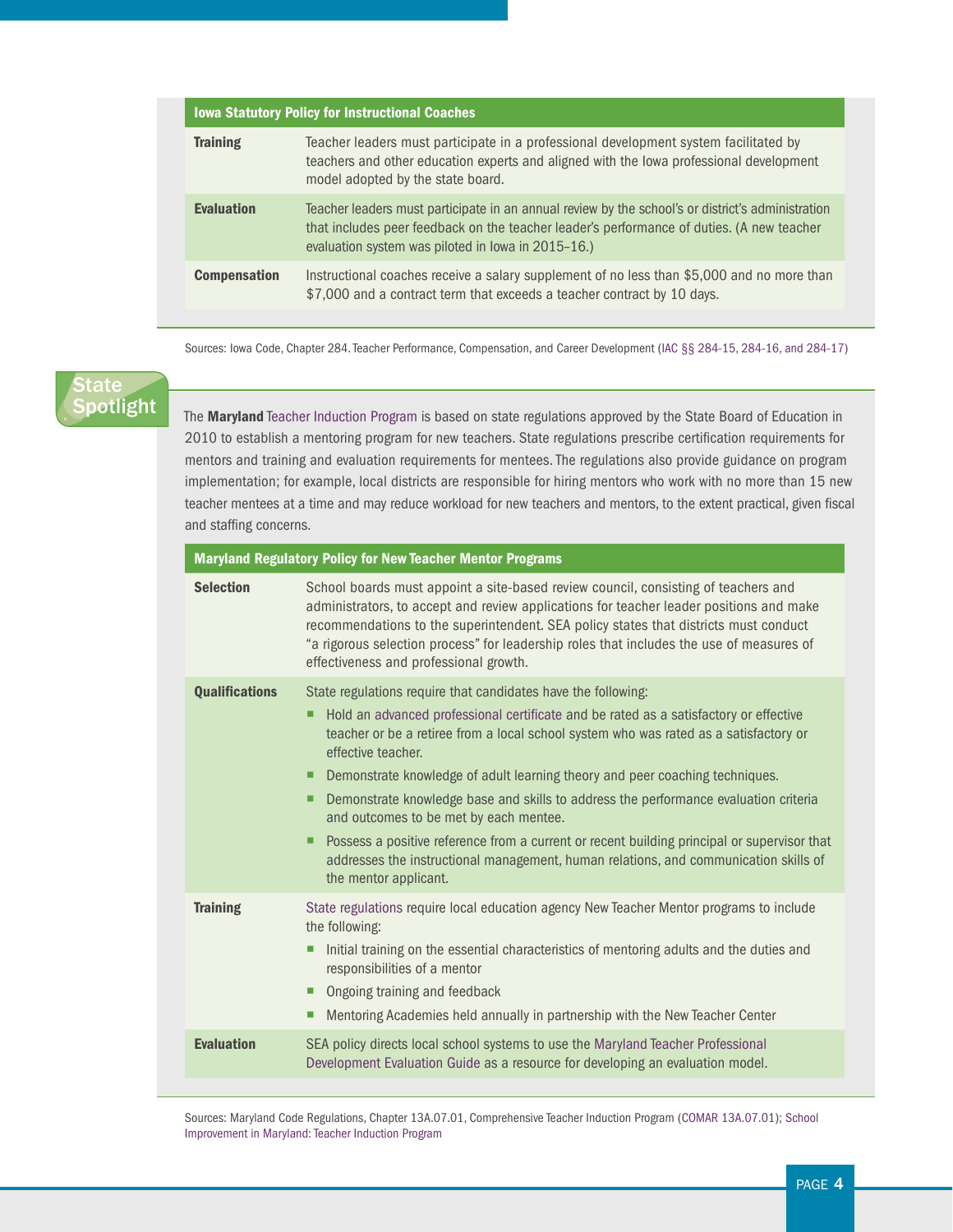# 1. SELECTION

State policies regarding the selection of non-classroom-based instructors tend to address eligibility qualifications, but they leave districts largely responsible for developing candidate selection processes, with some exceptions. For example, Iowa's statute related to non-classroom-based instructors requires districts to develop and use measures of effectiveness and professional growth to determine suitability for teacher leadership roles, and districts must use a selection committee to accept and review applications. The Alaska SEA mentor program uses the [New Teacher Center's mentor](https://newteachercenter.org/wp-content/uploads/high-quality-mentoring_induction-resource.pdf)  [selection standards](https://newteachercenter.org/wp-content/uploads/high-quality-mentoring_induction-resource.pdf) as a recruiting guide. Candidates must have qualities including outstanding teacher practice, strong inter- and intrapersonal skills, experience with adult learners, respect of peers, and current knowledge of professional development.<sup>1</sup>

**Eligibility Qualifications.** States with policies outlining the qualifications of non-classroom-based instructors typically specify minimum requirements regarding experience, substantive knowledge, and certification. (See State Spotlight.) In addition, some policies identify necessary "soft skills," such as leadership, teamwork, collaboration, and communication skills as relevant selection criteria. For instructional coaches targeting specific subject areas, including literacy coaches and data coaches, the requirements usually include indicators of expertise in the subject area. (See Table 1.)

| <b>Eligibility Qualifications</b>                                                     | <b>Instructional</b><br><b>Coach</b> | <b>Subject-Specialist</b><br><b>Coach</b> |
|---------------------------------------------------------------------------------------|--------------------------------------|-------------------------------------------|
| Three years of relevant experience teaching in Grades K-12                            | $\checkmark$                         |                                           |
| Appropriate teacher certification                                                     | $\checkmark$                         | $\checkmark$                              |
| Demonstrated track record of teaching effectiveness                                   | $\checkmark$                         | ✓                                         |
| Leadership skills                                                                     | $\checkmark$                         | $\checkmark$                              |
| Teamwork skills                                                                       | $\checkmark$                         | ✓                                         |
| <b>Collaboration skills</b>                                                           | $\checkmark$                         | $\checkmark$                              |
| Communication skills                                                                  | $\checkmark$                         | ✓                                         |
| Demonstrated ability to implement programs, strategies, and models                    | $\checkmark$                         | $\checkmark$                              |
| Thorough knowledge of state standards and benchmarks                                  | $\checkmark$                         | $\checkmark$                              |
| Expertise in subject area (e.g., advanced degree, knowledge of<br>learning standards) |                                      | $\checkmark$                              |
| Track record of driving student achievement in subject area                           |                                      |                                           |

## Table 1. Eligibility Qualifications

<sup>1</sup> New Teacher Center, Induction Resource: High Quality Mentoring and Induction Practices. Available at [https://](https://newteachercenter.org/wp-content/uploads/high-quality-mentoring_induction-resource.pdf) [newteachercenter.org/wp-content/uploads/high-quality-mentoring\\_induction-resource.pdf](https://newteachercenter.org/wp-content/uploads/high-quality-mentoring_induction-resource.pdf)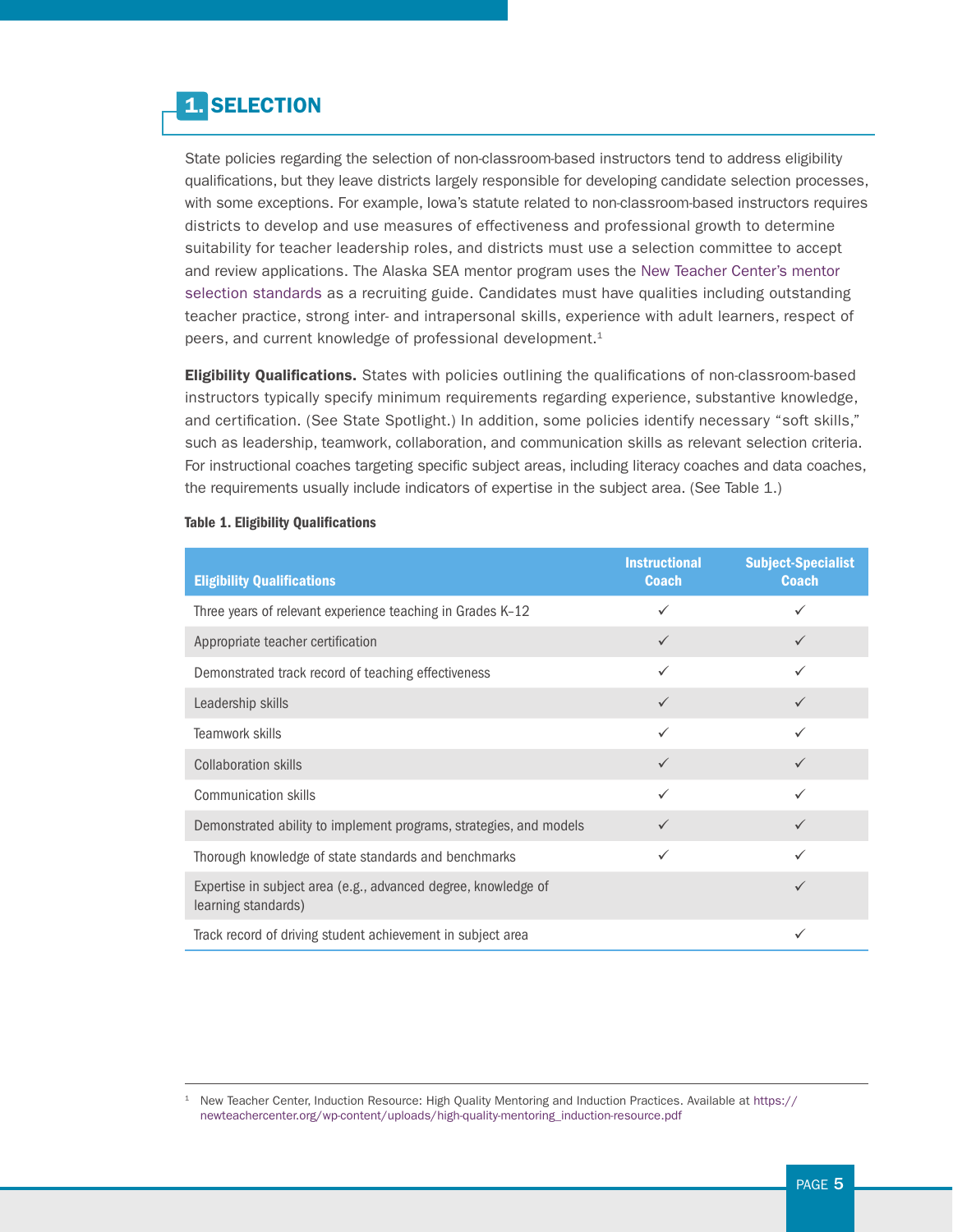## tate potlight

The following table compares the eligibility requirements of three state-established, non-classroom-based instructor roles: instructional coaches in the District of Columbia Public Schools (DCPS), teacher mentors in Maryland's New Teacher Induction Program, and literacy coaches in Tennessee's Read to Be Ready program.

| <b>Eligibility</b><br><b>Requirements</b> | <b>D.C. Public Schools'</b><br><b>Instructional Coaches</b>                                                                                                                                                                                                                                                                                            | <b>Maryland's New Teacher</b><br><b>Induction Program</b>                                                                                                                                                                                       | <b>Tennessee's Read to Be</b><br><b>Ready Literacy Coaches</b>                                                                                                                                                                                                                       |
|-------------------------------------------|--------------------------------------------------------------------------------------------------------------------------------------------------------------------------------------------------------------------------------------------------------------------------------------------------------------------------------------------------------|-------------------------------------------------------------------------------------------------------------------------------------------------------------------------------------------------------------------------------------------------|--------------------------------------------------------------------------------------------------------------------------------------------------------------------------------------------------------------------------------------------------------------------------------------|
| <b>Certifications</b>                     | An advanced professional<br>п<br>certificate and being<br>rated as a satisfactory or<br>effective teacher or being<br>a retiree from a local<br>school system who was<br>rated as a satisfactory or<br>effective teacher                                                                                                                               | An advanced professional<br>п<br>certificate and being<br>rated as a satisfactory or<br>effective teacher or being<br>a retiree from a local<br>school system who was<br>rated as a satisfactory or<br>effective teacher                        | A master's degree in field<br>п<br>or Reading Specialist<br>certificate (preferred)                                                                                                                                                                                                  |
| Knowledge/<br><b>Abilities/Skills</b>     | Ability and desire to<br>п<br>motivate adult learners<br>to improve professional<br>practice<br>Initiative to develop<br>п<br>systems and structures to<br>improve teacher practice<br>within their school<br>Personal qualities of<br>п<br>leadership, adaptability,<br>teamwork, dependability,<br>and communication plus<br>customer service skills | Demonstrated knowledge<br>■<br>of adult learning theory<br>and peer coaching<br>techniques<br>A demonstrated<br>П<br>knowledge base and<br>skills to address the<br>performance evaluation<br>criteria and outcomes to<br>be met by each mentee | Deep knowledge of<br>literacy development<br>and instruction<br>Understanding of the<br>■<br>Tennessee Academic<br><b>Standards</b><br>Ability to collaborate<br><b>Strategic thinking</b><br>Planning and<br>organizational skills<br>Oral and written<br>П<br>communication skills |
| <b>Experience</b>                         | At least 3 years of<br>ш<br>successful teaching<br>experience<br>Knowledge of adult<br>п<br>learning theory<br><b>Experience facilitating</b><br>п<br>teams and supporting<br>results-oriented goals<br>Experience presenting to,<br>п<br>and working with, adults                                                                                     |                                                                                                                                                                                                                                                 | Experience as a reading<br>coach or teacher-with<br>a record of student<br>achievement                                                                                                                                                                                               |
| <b>Other</b>                              | A positive reference<br>from a current or<br>recent building<br>principal or supervisor<br>that addresses<br>the instructional,<br>management, human<br>relations, and<br>communication skills of<br>the mentor applicant                                                                                                                              | A positive reference<br>from a current or<br>recent building<br>principal or supervisor<br>that addresses<br>the instructional,<br>management, human<br>relations, and<br>communication skills of<br>the mentor applicant                       |                                                                                                                                                                                                                                                                                      |

Sources: [District of Columbia Public Schools;](http://dcps.dc.gov/page/instructional-coaches-position-description) Maryland State Department of Education Maryland Code Regulations, Chapter 13A.07.06, Comprehensive Teacher Induction Program [\(COMAR 13A.07.06\)](http://www.hcpss.org/f/employees/induction/COMAR-13A.07.01.pdf); [Tennessee Department of Education Read to Be Ready Coaching Network](http://www.tn.gov/assets/entities/education/attachments/RR_Coaching_Network_Guide.pdf)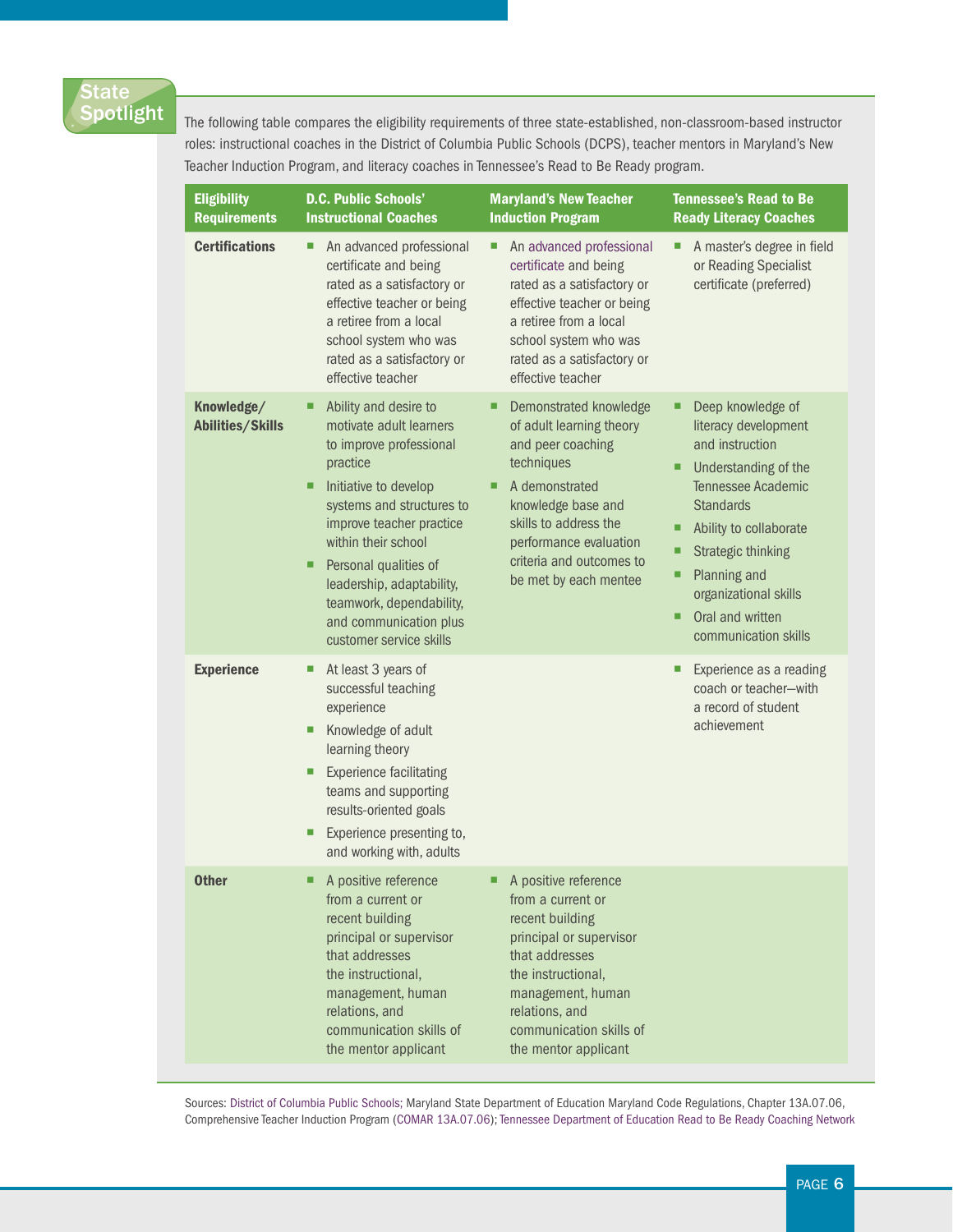## 2. PREPARATION

State statutes generally say little regarding the preparation requirements for non-classroom-based instructors, but SEAs usually provide or require the completion of training programs. Generally, these include an intensive training program, collaborative group sessions with peer coaches, and ongoing support from consultants or coach leaders.

## **District** potlight

Instructional coaches in DCPS are required to participate in the following:

- Intensive training and induction program for 3 days each September
- $\blacksquare$  Six weekly training sessions
- New-coach onboarding annually in August
- Job-embedded training and on-site observation and feedback provided by an instructional coaching program manager

Source: [District of Columbia Public Schools: IMPACT, 2015–16](http://dcps.dc.gov/sites/default/files/dc/sites/dcps/publication/attachments/Group%2015_r.pdf)

## **State** potlight

New teacher mentors in **Alaska's** Statewide Mentor Project are required to attend eight, weeklong professional development academies in a 2-year period. These sessions include foundational training, ongoing professional development, and formative assessment of teacher training.

Source: [Alaska Statewide Mentor Project](http://asmp.alaska.edu/mentor-model-overview)

# 3. EVALUATION

State-level policy does not specifically address the evaluation of non-classroom-based instructors. In our research, we found only one jurisdiction that offered an example of state-level policy specifically addressing the evaluation of non-classroom-based instructors.

## District potlight

DCPS uses a rubric designed specifically for instructional coaches that is part of the district's teacher evaluation system, IMPACT. The evaluation process is based on six standards, each measuring competencies on levels ranging from 1 (*low*) to 4 (*high*). Instructional coaches are assessed four times per year, although coaches previously evaluated as highly effective may be assessed less frequently.

| <b>D.C. Public Schools Level 4 Evaluation Standards for Instructional Coaches</b> |                                                                                                                                                                   |  |
|-----------------------------------------------------------------------------------|-------------------------------------------------------------------------------------------------------------------------------------------------------------------|--|
| <b>Standard</b>                                                                   | <b>Evidence</b>                                                                                                                                                   |  |
| <b>Analyze Data Prior to the</b><br><b>Learning Cycle</b>                         | Prior to the learning cycle:<br>Develops teachers' capacity to analyze their practice<br>Develops teachers' capacity to analyze student data to drive improvement |  |
| <b>Analyze Data During the</b><br><b>Learning Cycle</b>                           | During the learning cycle:<br>Develops teachers' capacity to analyze their practice<br>Develops teachers' capacity to analyze student data to drive improvement   |  |
| <b>Design Support</b>                                                             | Applies knowledge of a broad range of instructional practices<br>Develops targeted coaching plans based on data and aligned with<br>specific goals                |  |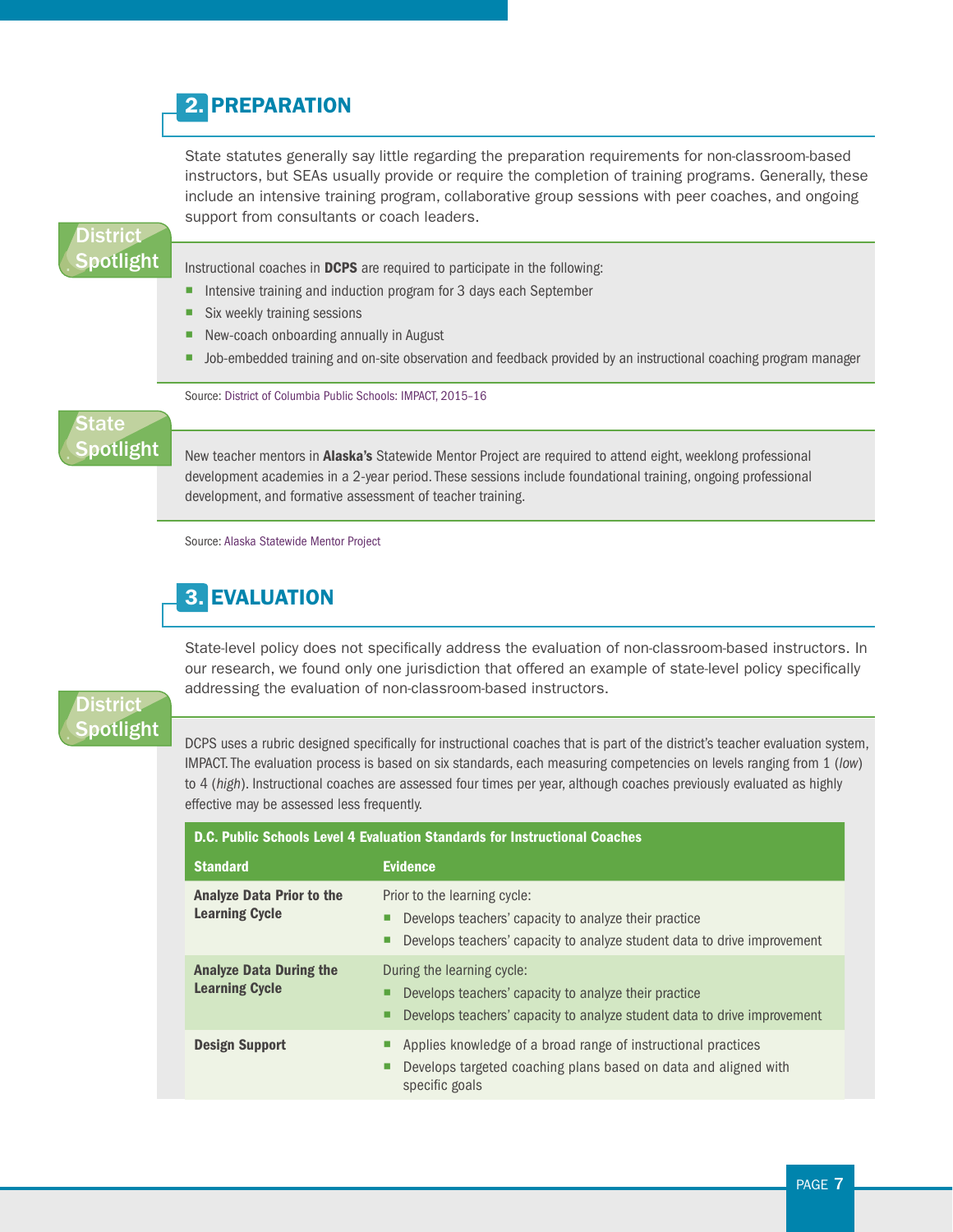| <b>D.C. Public Schools Level 4 Evaluation Standards for Instructional Coaches</b> |                                                                                                                                                                                                                           |  |
|-----------------------------------------------------------------------------------|---------------------------------------------------------------------------------------------------------------------------------------------------------------------------------------------------------------------------|--|
| <b>Standard</b>                                                                   | <b>Evidence</b>                                                                                                                                                                                                           |  |
| <b>Implement Support</b>                                                          | Consistently and effectively implements coaching plans<br>■<br>Continue to provide opportunities for growth through monitoring and<br>informal support                                                                    |  |
| <b>Demonstrate Teacher and</b><br><b>Student Growth</b>                           | Significant improvement in teacher practice and student achievement<br>Evident for all or almost all teachers who receive coaching<br>٠                                                                                   |  |
| <b>Facilitate Adult Learning</b>                                                  | Consistently facilitates adult learning in individual and group settings<br>⊔<br>Releases facilitation responsibility to teachers as appropriate<br>Develops teacher leaders who employ effective facilitation strategies |  |

Source: [IMPACT: The District of Columbia Public Schools Effectiveness Assessment for School-Based Personnel, 2015–16](http://dcps.dc.gov/sites/default/files/dc/sites/dcps/publication/attachments/Group%2015_r.pdf)

# 4. COMPENSATION

Few states have policies regarding the compensation of non-classroom-based instructors. An exception is Iowa, where the statute enabling teacher leader models dictates that instructional coaches receive a salary supplement of \$5,000 to \$7,000 and a contract term that exceeds a teacher contract by 10 days. Iowa curriculum and professional development leaders receive a salary stipend of \$10,000 to \$12,000 and a contract term that exceeds a teacher contract by 15 days.

**Collective Bargaining.** State collective bargaining rules generally apply to non-classroom-based instructors who are defined by law as "public employees," "public school employees," or "certificated" or "certified" school employees who are not excluded by exceptions for some staff, including "professional employees" and "supervisors." District-level collective bargaining agreements may specifically recognize coaching roles, such as instructional coaches, subject specialists, or mentor teachers, and address their particular duties and compensation.

## District potlight

## Collective Bargaining Policies for Non-Classroom-Based Instructors

| <b>D.C. Public Schools</b><br><b>Instructional Coaches</b>                                        | Instructional coaches (who are American Federation of Teachers union members)<br>are paid commensurate with education level and relevant work experience. The<br>instructional coach role is recognized within the contract.                                                                                                                                                                                                                                                                                   |
|---------------------------------------------------------------------------------------------------|----------------------------------------------------------------------------------------------------------------------------------------------------------------------------------------------------------------------------------------------------------------------------------------------------------------------------------------------------------------------------------------------------------------------------------------------------------------------------------------------------------------|
| <b>Des Moines Independent</b><br><b>Community School District</b><br><b>Instructional Coaches</b> | Instructional coaches are included within the broad definition of "regular full-time"<br>certified and part-time certified teachers" under the comprehensive agreement<br>between the district and the Des Moines Education Association (whose teachers<br>are National Education Association union members). A letter of understanding<br>within the agreement recognizes roles in Iowa's TLC System, including TLC coaches,<br>and outlines salary supplements and additional contract days for these roles. |
| <b>Metro Nashville Public</b><br><b>Schools Academic Coaches</b>                                  | Academic coaches are referenced in the district's educational agreement with<br>the Metropolitan Nashville Education Association, which briefly outlines their<br>duties as well as the supplements payable to coaches holding National Board<br>Certification.                                                                                                                                                                                                                                                |

Sources: [Collective Bargaining Agreement Between the Washington Teachers' Union and the District of Columbia Public Schools, 2007–2012](http://www.nctq.org/docs/74-07.pdf); [Comprehensive Agreement Between the Des Moines Independent Community School District and the Des Moines Education Association,](http://www.nctq.org/docs/2015-2017-Des_Moines.pdf)  [2015–2017;](http://www.nctq.org/docs/2015-2017-Des_Moines.pdf) [Educational Agreement Between the Metropolitan Nashville Board of Education and the Executive Board of the Metropolitan](http://www.nctq.org/docs/Nashville_10-11.pdf)  [Nashville Education Association](http://www.nctq.org/docs/Nashville_10-11.pdf)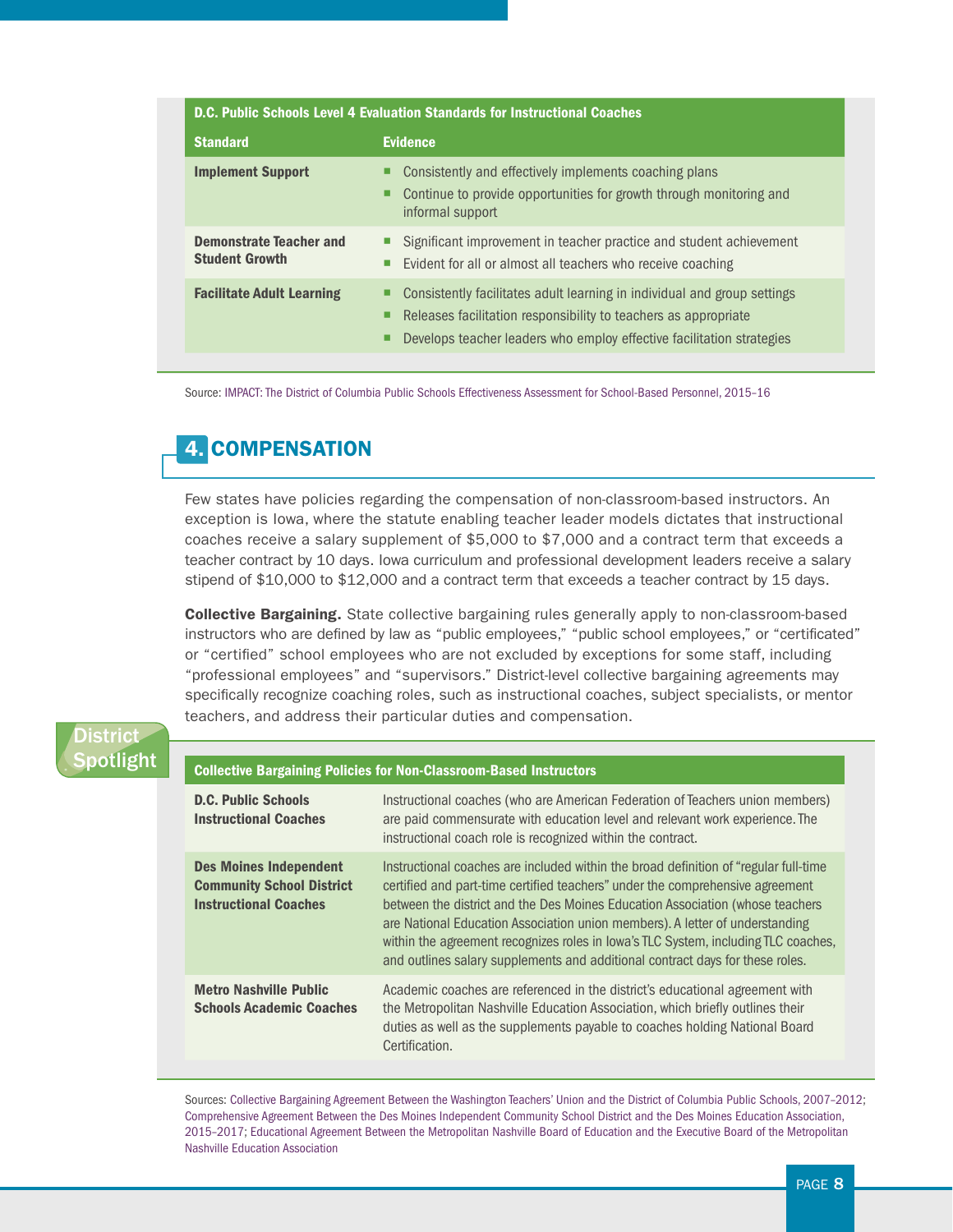# I WANT TO KNOW MORE!

## **RESOURCES**

#### Alaska

[Statewide Mentor Project](http://asmp.alaska.edu/) [Teacher Contract, Anchorage](http://www.nctq.org/docs/Anchorage_Negotiated_Agreement_2016-17.pdf) [New Teacher Center State Policy Review: Alaska New Educator Induction](https://newteachercenter.org/wp-content/uploads/SPR-alaska-2016-v3.pdf)

#### District of Columbia

[IMPACT Teacher Evaluation System](http://dcps.dc.gov/sites/default/files/dc/sites/dcps/publication/attachments/Group%2015_r.pdf) [Instructional Coaches](http://dcps.dc.gov/publication/instructional-coaches) [Teacher Contract](http://www.nctq.org/docs/74-07.pdf)

#### Hawaii

[Hawaii Teacher Induction Program Standards](http://www.hawaiipublicschools.org/DOE%20Forms/Educator%20Effectivness/TeacherInductionStandards.pdf) [Hawaii Board of Education Teacher Recruitment Policy](http://boe.hawaii.gov/policies/Board%20Policies/Teacher%20Recruitment,%20Retention,%20and%20Employment.pdf) [Hawaii State Department of Education Induction and Mentoring](http://www.hawaiipublicschools.org/TeachingAndLearning/EducatorEffectiveness/InductionAndMentoring/Pages/home.aspx) [New Teacher Center State Policy Review: Hawaii New Educator Induction](https://newteachercenter.org/wp-content/uploads/SPR-hawaii-2016-v3.pdf) [Hawaii State Department of Education Teacher Induction Program](http://www.hawaiipublicschools.org/VisionForSuccess/SuccessStories/TeachersAndPrincipals/Pages/New-Teacher-IM.aspx)

#### Iowa

[The Iowa Teacher Leadership and Compensation \(TLC\) System](https://www.educateiowa.gov/sites/files/ed/documents/2013-07-15GuidanceOnTheTLCSystem.pdf) [Iowa Teaching Standards and Criteria](https://www.educateiowa.gov/sites/files/ed/documents/IowaTeachingStandardsAndCriteria.pdf) [Iowa Code 284.3](https://www.lawserver.com/law/state/iowa/ia-code/iowa_code_284-3) Iowa Code: Teacher career paths, leadership roles, and compensation framework: See: [IAC §§ 284-15, 284-16,](https://www.legis.iowa.gov/docs/code/284.pdf)  [and 284-17](https://www.legis.iowa.gov/docs/code/284.pdf)

[State-Issued Statement of Professional Recognition](https://www.lawserver.com/law/state/iowa/ia-code/iowa_code_chapter_272) (required by statute for instructional coaches under chapter 272)

#### Maryland

[Comprehensive Teacher Induction Program](http://www.hcpss.org/f/employees/induction/COMAR-13A.07.01.pdf) [Advanced Professional Eligibility Certificate](http://archives.marylandpublicschools.org/MSDE/divisions/certification/certification_branch/certification_inf/types/overview.html) [New Teacher Center State Policy Review: Maryland New Educator Induction](https://newteachercenter.org/wp-content/uploads/SPR-maryland-2016-v5.pdf)

#### Michigan

[Literacy Coaches Grant](https://www.michigan.gov/mde/0,4615,7-140-28753_74161-367706--,00.html) [Title I Regional Assistance Grant](http://www.michigan.gov/documents/mde/TITLE_I_REGIONAL_ASSISTANCE_GRANTS_FAQs_1.11.11_367710_7.pdf) Michigan Department of Education New Teacher [mentoring, induction](http://assist.educ.msu.edu/ASSIST/school/together/inductionlaw.htm), and [professional development state laws](https://www.michigan.gov/mde/0,4615,7-140-5683_5703-36963--,00.html)

## New Mexico

[Reads to Lead Initiative](http://ped.state.nm.us/ped/RFPDocs/New%20Mexico%20Reads%20to%20Lead%202015-16%20RFA%20Final.pdf) [Courses of Instruction and School Programs, Reading Initiative](http://law.justia.com/codes/new-mexico/2015/chapter-22/article-13/section-22-13-1.3/)